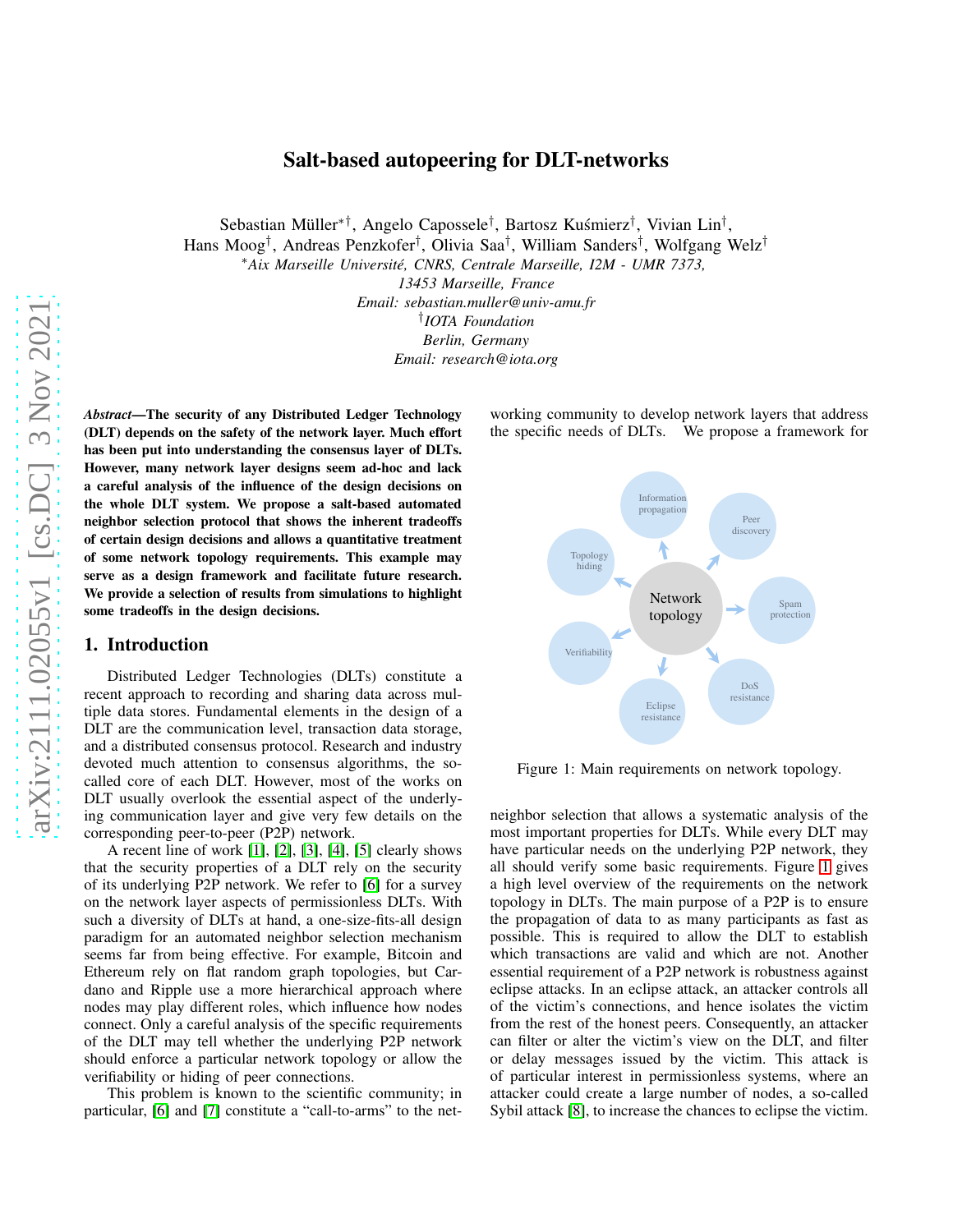## 1.1. Contribution

We propose a framework for the design of neighbor selection protocols that allows the analytical treatment of inherent tradeoffs of some design decisions. We present a specific example is based on hash chains. These hash chains allow increasing the robustness against eclipse attacks by maintaining reasonable concealing of the network topology. We also present simulation results on network stability.

The implementation of the proposed solution is released as an open source project [\[9\]](#page-3-8) and adds up to this paper's contribution. It has been used to obtain our simulations results and is currently used by the IOTA 2.0 DevNet<sup>[1](#page-1-0)</sup>.

## 2. Related work

In the DLT space, the DHT is a common approach for peering, and its variations are used by popular secondgeneration DLTs such as Ethereum and Cardano. Let us note that Kademlia and its derivatives, e.g., [\[10\]](#page-3-9), have been used for many years; however, there is no analytical proof for its performances and robustness. There have been more theoretical approaches, e.g., [\[11\]](#page-3-10), [\[12\]](#page-3-11), [\[13\]](#page-3-12), but they were not able to establish a practicable alternative. A main focus in the analysis of P2P networks lies in the vulnerabilities and possible defenses against eclipse attacks, e.g. see [\[3\]](#page-3-2), [\[5\]](#page-3-4), [\[14\]](#page-3-13), [\[15\]](#page-3-14), and [\[16\]](#page-3-15).

#### 3. Autopeering model

We require every node to have a unique identifier. This identifier does not only allow to globally address and recognize nodes but it may enable an identity-based Sybil protection. Moreover, it allows the implementation of mechanisms like *node accountability* where nodes can gain or lose reputation or be held responsible for their actions.

The most straightforward approach for implementing this is to automatically generate a new private/public key pair for every new node, where the public key (or its hash) serves as an identifier and the private key can be used by this node to sign messages. The set of all nodes in the network is denoted by N and there are  $N = |\mathcal{N}|$  nodes in total, denoted  $n_1, ..., n_N$ . We call  $n_i$  the node id of the *i*th node, e.g., the hash of the public key of the node.

To be able to choose peers, every node needs a list of potential peering partners. In a permissionless system, this list will not be static but will constantly change, since nodes can leave or join the network at any point in time. Since we limit our analysis on neighbor selection we refer to [\[6\]](#page-3-5) for a discussion on peer discovery aspect of the autopeering.

#### 3.1. Classifying neighbors according to their roles

For any autopeering to work in an unreliable environment, a node needs to not only be able to initiate outgoing connections to other nodes but also be willing to accept incoming connection requests. In general, the average number of incoming connections needs to match the number of outgoing connections in the network. In this paper, we limit ourselves to the case where all nodes have the same number of incoming and outgoing connections. We define two distinct groups of connections or neighbors:

- Outbound Neighbors: The neighbors that the node proactively chose from its list.
- Inbound Neighbors: The neighbors that chose the node as their peer from their list.

As outbound neighbors are chosen proactively, it is generally harder for an adversary to control a node's outbound connections. For instance, a natural strategy to overtake the inbound connections of a victim is to send a high number of requests from different nodes controlled by a single entity. In the next section, we introduce a locally verifiable autopeering that allows better protection of the inbound connections.

#### 3.2. Locally verifiable autopeering

Neighbor selection can be done purely randomly or following some different criterion. We propose that each node maintains a list of outbound and inbound scores. Outbound connections are chosen to minimize the outbound scores and inbound connections are selected to minimize the inbound scores. Both scores are based on periodically updated salts (i.e., random data used as an additional input to a hash function). Each node maintains a pair of salts: the private and the public salt. The private salt is used to "randomize" the inbound neighbors and the public salt can be used to verify that a requesting node adheres to the protocol. More specifically, for each node  $n_i \in \mathcal{N}$  there exists a public node id  $n_i$ , a public outbound salt  $Salt_{pub}$ , and a private inbound salt  $Salt_{priv}$ . Node  $n_i$  chooses a candidate for the outbound connection based on the outbound scores. We define the outbound score between requesting node  $n_i$  and node  $n_j$  as

$$
S_{out}(n_i, n_j) = hash(n_i||n_j||Salt_{pub}(n_i)),
$$
\n(1)

where || stands for the concatenation operator and the hash is normalized to return values in the interval  $[0, 1]$ . To request a new outbound connection a node  $n_i$  starts requesting from the smallest to the highest score  $S_{out}(n_i, \cdot)$ , until the maximal number  $k$  of outbound neighbors is attained.

A node that is being requested for a connection will base its decision for acceptance on the following inbound score. For a node  $n_i$  we define the inbound score of  $n_i$  as follows:

$$
S_{in}(n_i, n_j) = hash(n_i||n_j||Salt_{priv}(n_i)).
$$
\n(2)

Verifiability of the outbound connections allows nodes – up to some extent – to verify (or test) if the requesting nodes behave according to the protocol. We call such a test an eligibility test, described in Section [3.3.](#page-2-0)

Node  $n_i$  will accept a request from a node  $n_j$  if the requesting node  $n_i$  passes the eligibility test and either:

- $n_i$  has less than k inbound connections or
- $S_{in}(n_i, n_j)$  is smaller than the inbound score of one of his accepted peers. In this case, node  $n_i$  will drop the connection to its neighbor with the highest score.

<span id="page-1-0"></span><sup>1.</sup> http://ressims.iota.cafe:28080/autopeering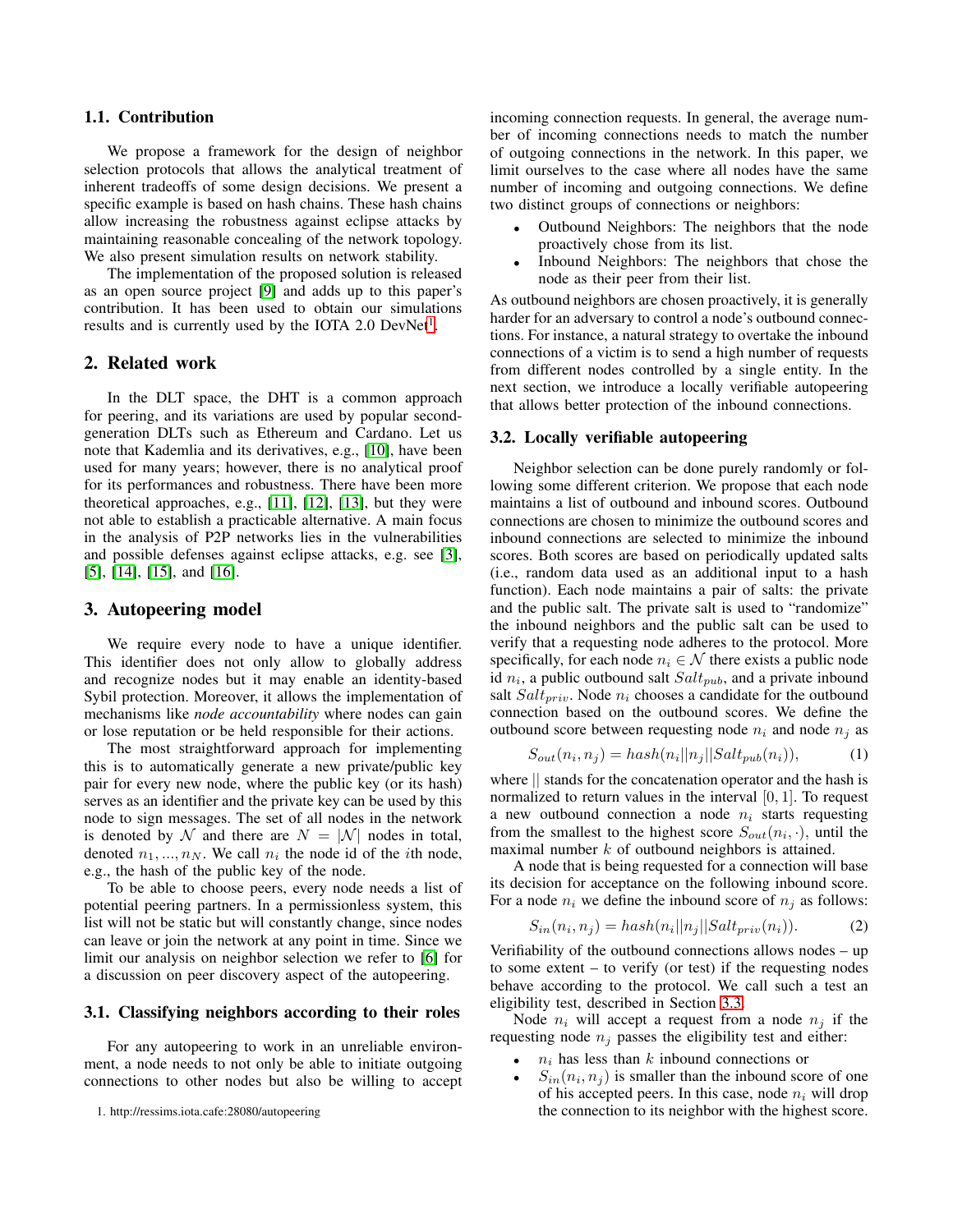#### <span id="page-2-0"></span>3.3. Verifiability and eligibility tests

The eligibility test uses publicly available information to check whether a node follows the protocol, which may give additional protection for the inbound connections. For instance, in the absence of such a test, an adversary can attack inbound connections by sending more requests than it was supposed to send. Eligibility tests may include additional information as for example age of the node, the outbound scores  $S_{out}$ , or the number of neighbors of the requesting nodes. In this work we discuss the following test:

**The**  $\theta$ **-test.** Let  $\theta \in [0, 1]$  and assume that node  $n_i$  requests a connection with node  $n_i$ . Then  $n_i$  passes the  $\theta$ -test of node  $n_j$  if  $S_{out}(n_i, n_j) \leq \theta$ .

The  $\theta$ -test reduces the strength of an attacker by requiring the outbound score of a requesting node to be no larger than a value  $\theta$ . Thus, the average number of requests that an adversary controlling  $N_A$  nodes can send is  $\theta N_A$ . Furthermore, to maintain the effectiveness of this threshold criterion, the value of  $\theta$  could be decreased as N increases. Although a lower  $\theta$  value would decrease the proportion of adversary requests, the value should also not be chosen excessively low, since it might also impact honest requests.

The public verifiability of the outbound connections may increase resistance against eclipse attacks, but also reveals pieces of information on network topology, facilitating attacks. We refer to Section [4](#page-3-16) for a discussion on this tradeoff.

#### 3.4. Salt generation

Nodes need to have a public and private salt, which should be updated periodically after some time  $T$ . The public salt must satisfy the following requirements:

- S1 Future salts must be unguessable. Otherwise, an attacker could mine node ids with small outbound scores for a targeted node. This offers protection for the outbound connections.
- S2 Salts must not be arbitrarily chosen. Otherwise, an attacker could mine a public salt such that a victim has a low outbound score from the point-of-view of the attacker, thus circumventing the  $\theta$ -test.

We propose to set the public salt using hash chains, while the private salt can be randomly generated on the fly. Every new node creates a hash chain and publishes its last element as their initial salt. After a time interval  $T$ , the nodes update their public salt by changing it to the preceding value in the hash chain. Upon request of a connection, the requesting node can inform the requested node about the number of salt updates since the last communication. The requested node can then check, by computing a small series of hashes, if the requesting node has followed the protocol.

## 3.5. Salt updates and network reorganization

Nodes should periodically update both of their salts, which leads to protection from brute force attacks, prevents the network to be stuck in states where nodes do not find new peers, and mitigates attacks that use knowledge on the topology. The salt updates should happen asynchronously to limit the negative effects of too heavy network reorganizations. For instance, a synchronous update may lead to all neighbors of a given node dropping the connection at the same time, making this node susceptible to eclipse attacks.

After a public salt update, the node starts looking for new outbound neighbors. It does not immediately drop its previous connections but will replace the existing connections as soon as it finds a new outbound neighbor with a small score that is willing to peer. After a private salt update, a node starts accepting incoming connections that have smaller scores than the current inbound neighbors.

The salt updates will regularly cause a certain reorganization of the network. This enables new nodes to join more easily the network, since there will always be nodes that recently updated their salt, which are more likely to accept new requests. Since the expiry of salts is not synchronized, the reorganization will affect a small fraction of the network at a given point in time, and negative effects are limited.

Typically, the evolution of the network topology depends on the average time between salt changes. If the frequency of salt changes is low, the network can get stuck in situations where not every node has the maximal number of peers. Moreover, stable network situations facilitate attacks that are based on knowledge of the network topology. On the other hand, a high frequency of salt updates can lead to situations of constant network reorganization and instability.

We illustrate the influence of the salt update frequency on the network topology in Fig. [2,](#page-2-1) for a network of  $N$ nodes and  $k = 4$ . We measure the salt update interval T as multiples of the delay  $d$  between queries of a node. We refer to the simulation's open source code [\[9\]](#page-3-8) for more details.

<span id="page-2-1"></span>

Figure 2: Nodes with 8 neighbors (blue) and average number of neighbors (red) with time, for  $N = 100$  and some values of T.